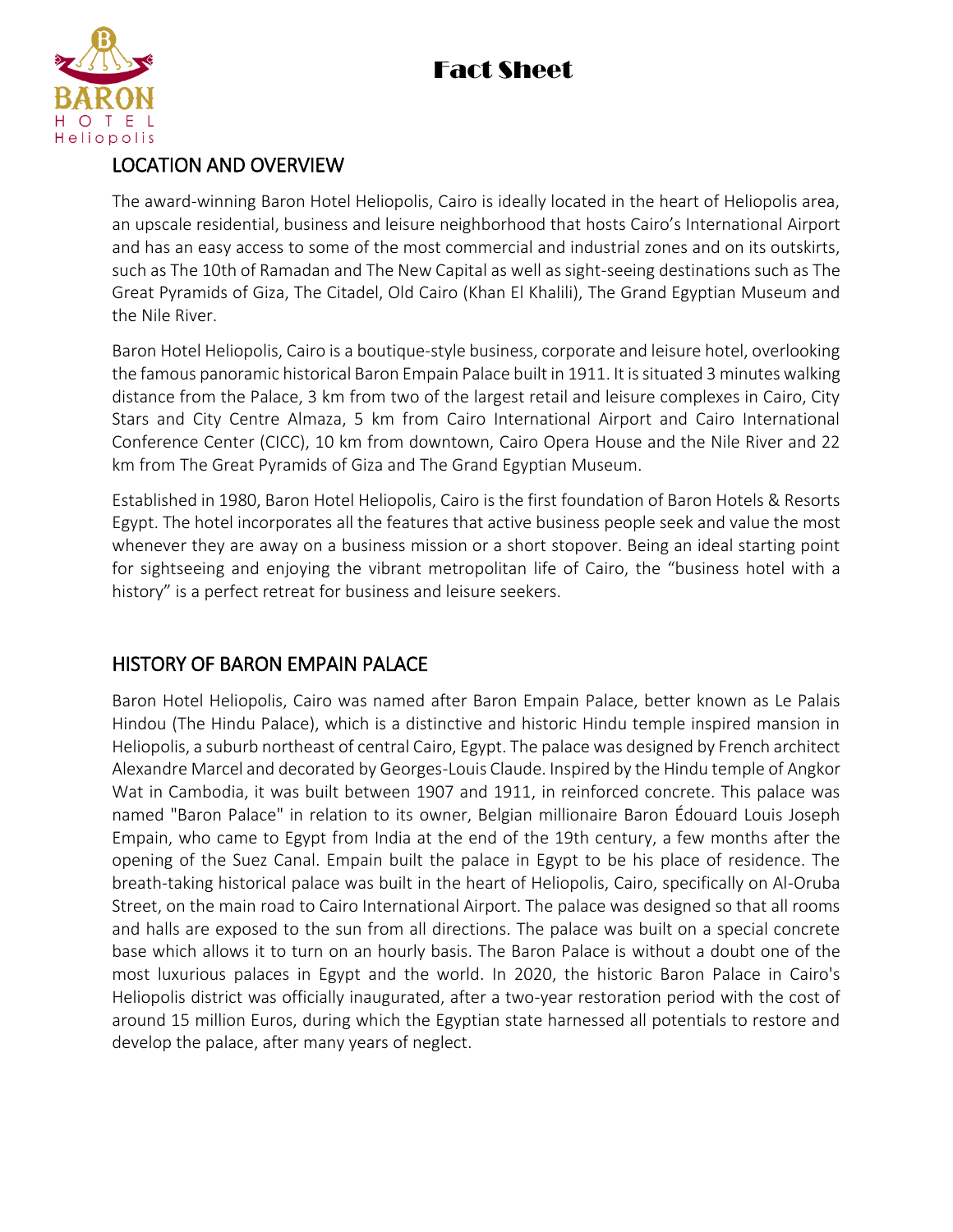

### GUEST ROOMS

With a total of 190 elegantly-furnished modern rooms and suites, overlooking different views of the famous Baron Empain Palace.

- 105 Standard rooms available in king or twin beds
- 20 Executive rooms available in king or twin beds
- 28 Standard rooms with king bed
- 12 Deluxe rooms with king bed
- 9 Executive rooms with king bed
- 8 Suites available in king bed or twin beds
- 6 Suites with twin beds
- 1 Single bedroom
- 1 Presidential Suite

### GUEST ROOM FACILITIES

Adhering to the luxury accommodation standards, all rooms are equipped with:

- Free high-speed internet access (Wi-Fi)
- A/C with individual control
- **•** Mini Fridge
- Flat-screen LED TV
- Telephone with local and international lines
- 100% fine Egyptian cotton linen and towels
- Bathrobes and slippers in Suites only.
- Bathroom with shower stall/bathtubs & shaver outlet (220V)
- 24-hour in-room dining
- Non-smoking and connecting rooms are available
- Electronic in-room safe
- Hairdryer
- In-room tea and coffee facilities
- Daily newspaper upon request

### HOTEL SERVICES

All corporate hotel services, in addition to:

- Free shuttle service from / to airport
- Concierge service
- Meet and assist services
- Luggage storage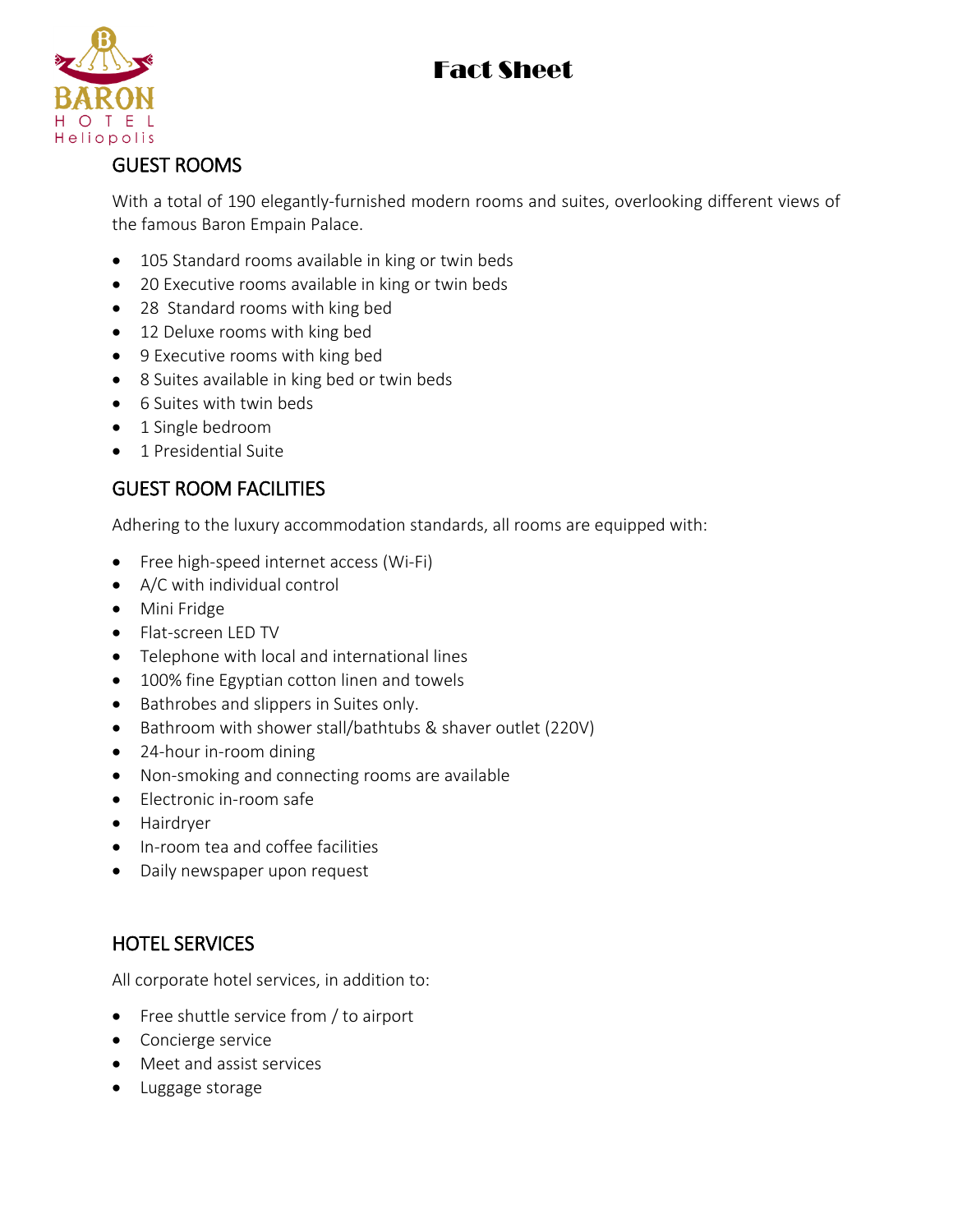

- Laundry & Pressing
- Car rental and limousine services
- Guest relations services
- Services for guests with special needs
- Live entertainment on certain days in different venues
- A bookshop, hairdresser and beauty salon

### DINNING AND ENTERTAINMENT

The Terrace Restaurant, breakfast, lunch and dinner a la carte, offers an international cuisine with evening entertainment and an exceptional view.

Starlight Restaurant and Bar, tempting a la carte dishes and exotic cocktails, served in an exclusive spot, enjoying the spectacular view of Baron Empain Palace and Heliopolis area accompanied with tunes of our live music.

Café Le Jardin, the place to see and be seen, just in the heart of our busy lobby area, serving a selection of a la carte dishes, snacks and beverages in an intimate and relaxing atmosphere, open 24 hours a day.

Pasha Bar, lounge while sipping on a variety of cocktails and spirits in a cozy atmosphere with live entertainment.

The Coffee Corner, nothing is better than a refreshing cup of coffee blended from freshly-roasted beans with our daily selection of cakes, pastries and snacks.

Churchill Discotheque, music is life, chill and have fun with the songs, art, tastes and the authentic Churchill touch, a hot night spot for seekers of cool music in a hip atmosphere.

Baron Pastry Shop, the famous fresh home-made exquisite Swiss and French pastries, gateaux, hand-made chocolate and German bakery.

#### MICE FACILITIES and EVENTS

Space flexibility, contemporary style and our wide range of stylish indoor venues are aligned together at our 4 meeting halls. Whether you are organizing a small intimate gathering of 20 people, or a large conference of 350, our dedicated staff and world-class cuisine are ready to host you and customize every detail to bring a sophisticated elegance. Our strong attention to details will ensure that your event runs as smoothly and successfully as possible. Along with our multinational team of experienced chefs on hand to provide an exciting culinary experience, making your event even more extraordinary.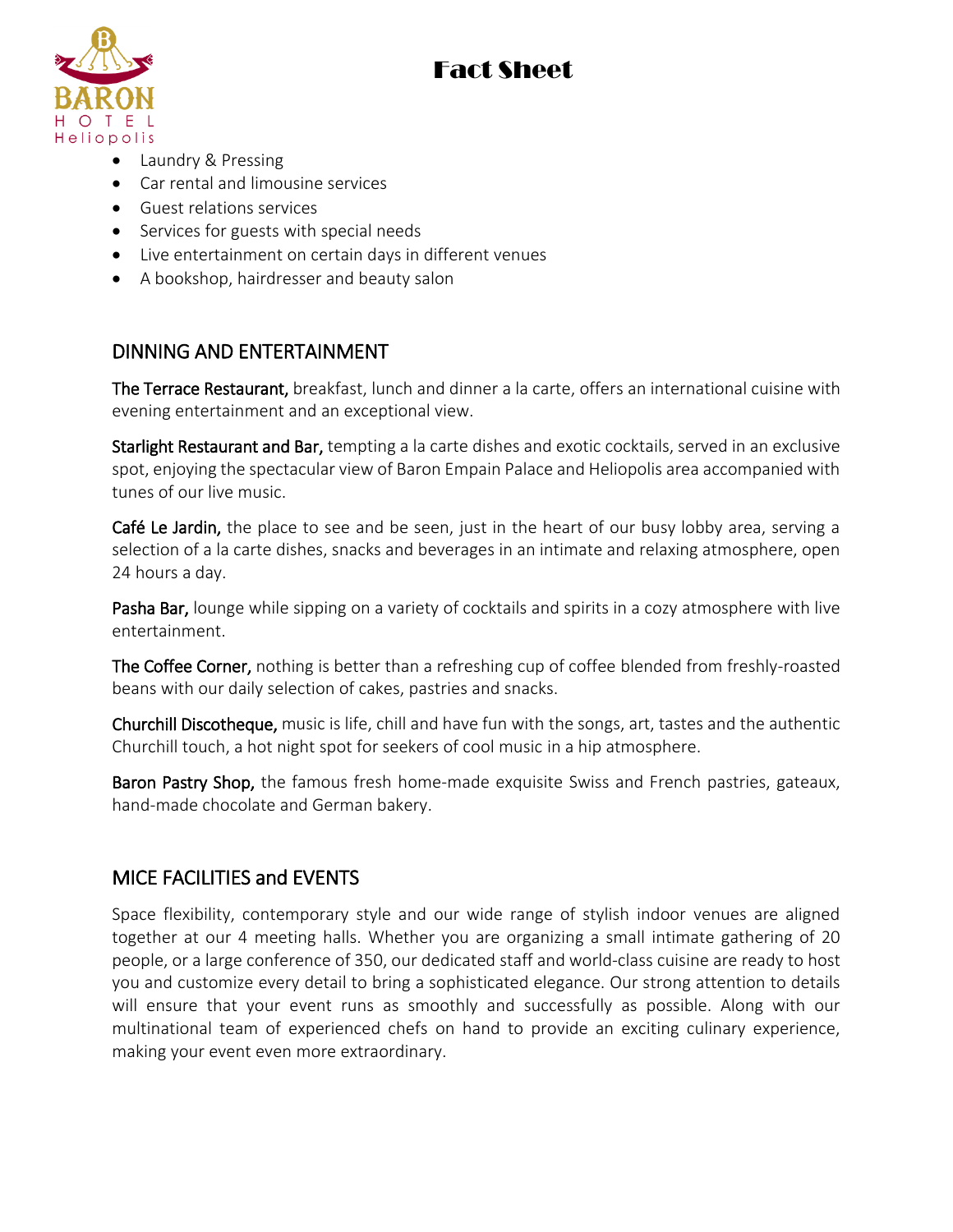

#### FIND A VENUE

|                        | <b>Dimensions</b>          |                              | Capacity         |         |                |           |           |
|------------------------|----------------------------|------------------------------|------------------|---------|----------------|-----------|-----------|
| <b>Ballroom</b>        |                            | Surface<br>in M <sub>2</sub> | Celing<br>Height | Theatre | <b>Banquet</b> | Classroom | Reception |
| The Palace             | LENGTH 19 M<br>WIDTH 16 M  | 300 m2                       | 2.8 <sub>m</sub> | 300     | 250            | 150       | 350       |
| <b>EMPAIN</b><br>$1+2$ | LENGTH 32 M<br>WIDTH 7.5 M | 240 m <sub>2</sub>           | 2.8 <sub>m</sub> | 220     | 180            | 100       | 250       |
| <b>EMPAIN 1</b>        | LENGTH 13 M<br>WIDTH 7.5 M | 98 m2                        | 2.8 <sub>m</sub> | 110     | 80             | 40        | 115       |
| <b>EMPAIN 2</b>        | LENGTH 19 M<br>WIDTH 7.5 M | 143 m2                       | 2.8 <sub>m</sub> | 120     | 100            | 60        | 135       |
| <b>Baron</b>           | LENGTH 17.5 M<br>WIDTH 8 M | 140 m2                       | 2.8 <sub>m</sub> | 120     | 100            | 60        | 150       |

- Multi-purpose meetings, incentives, conferences and events complex
- Audio and visual equipment technologies are available upon request
- The Empain Ballroom can be divided into two smaller meeting rooms with an interconnecting door
- Smaller boardrooms can be used separately or jointly for smaller gatherings
- Exhibition spaces are available in all rooms
- Natural daylight
- Sufficient storage area
- Ballrooms are available on half and full day basis

#### RECREATIONAL FACILITIES

- Swimming Pool: An outdoor temperature-controlled swimming pool with jets at the rooftop with spectacular views of Baron Empain Palace and Heliopolis area.
- Fitness: Exclusive fitness center includes state-of-the-art equipment for those who intend to keep fit throughout their stay.

Services include:

- **Life fitness equipment**
- **Elliptical machines**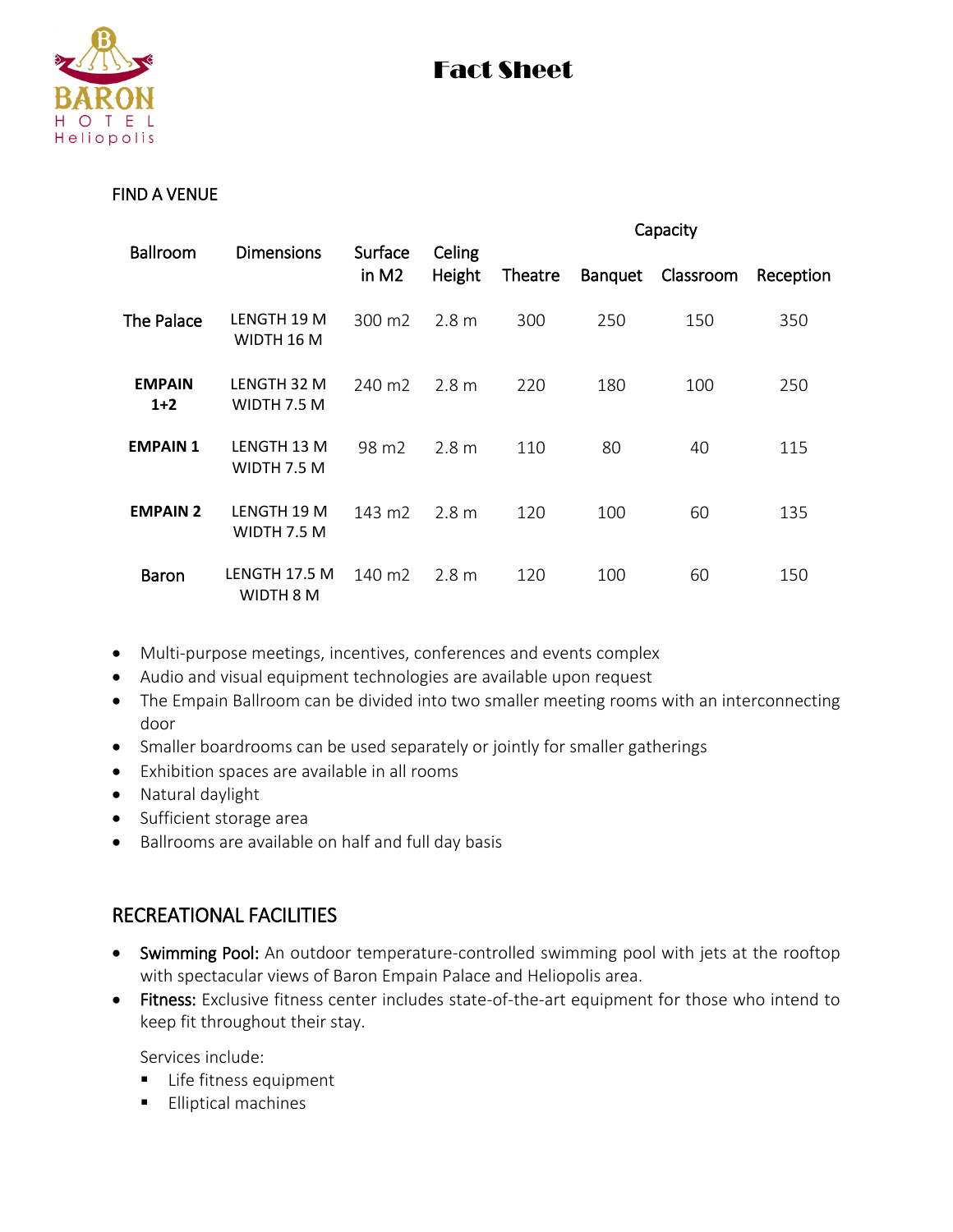

- **Free weights**
- $\blacksquare$  Exercise bricks
- **Treadmills**
- Spa: Our award-winning Spa center is renowned as the ultimate spa experience that transforms and rejuvenates our guests inside and out. The Spa invites our guests to revitalize their body and soul with massages and personalized treatments, performed by our professional therapists.

Services include:

- **Sauna**
- Steam room
- Relaxation area
- **Turkish bath**
- **Plunge**
- Massage
- **Peeling foam Turkish bath**

### GENERAL INFORMATION

Distance:

3 minutes walking distance (20 meters) to Baron Empain Palace 3 km to City Stars 3 km to the Baselique Church 4 km to City Centre Almaza 5 km to Cairo International Airport 10 km to downtown, Cairo Opera House and the Nile River 10 km to the Citadel and Old Cairo (Khan El Khalili) 22 km to The Great Pyramids of Giza and The Grand Egyptian Museum 40 km to The New Capital 45 km to the 10th of Ramadan – Industrial Area

- Attire: Mostly smart casual wear, men are required to wear long trousers during dinner.
- Language: Arabic is the native and official language of the country, while English is widely spoken
- Currency: Egyptian pound.
- Accepted Credit Cards: Visa International, Amex, MasterCard and Diners Club.
- Electricity: 220 volts, electric sockets requiring the round 2-pin European type of plug (adaptors are available).